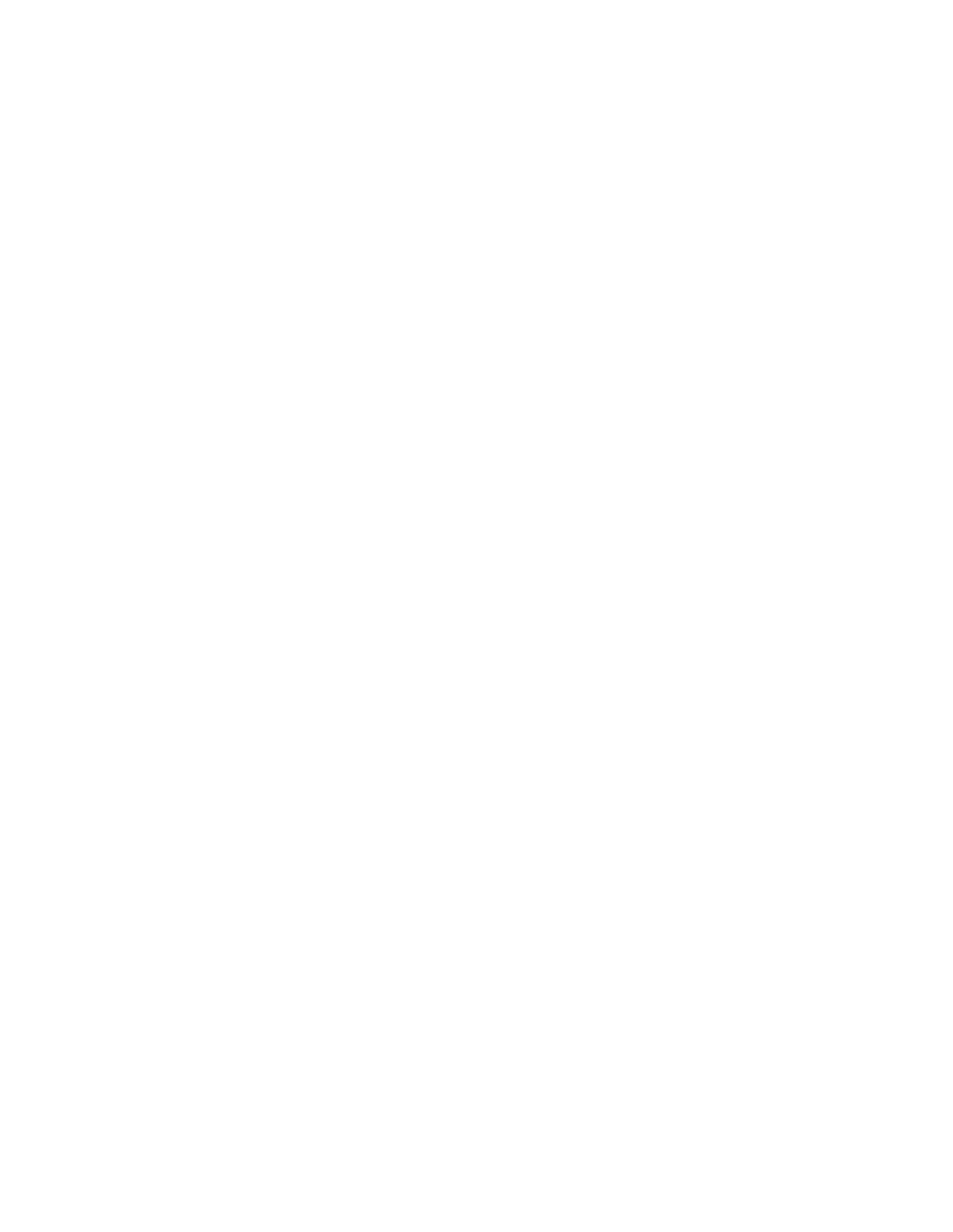#### **Order of Worship**

*An asterisk (\*) indicates the Congregation standing, in body or in spirit.*

**PRELUDE** *Savior, Like a Shepherd Lead Us* Dale Wood

**WELCOME** Joan Musbach, *Liturgist*

**TOLLING OF THE BELL**

**LIGHTING OF THE CANDLES** 

### **CALL TO WORSHIP** (Responsive – Leader; **People**)

We gather in the presence of the One who breathes life into all of creation. **Let us worship God who creates peace out of chaos, calm out of anxiety, and hope out of despair. Even when we are depressed, we trust God is with us.**

Let us praise God who chooses to be among us, one of us, dwelling among us who live with mental health challenges, substance use disorders, brain disorders, and neurodiversity. Together we reflect the fullness of God's love; together we bring God's love into the world.

# **All are welcome in the presence of the Most High.**

**\*RAISING THE COVENANT** (Unison) *Covenant of 1977*

**We who are called of God into this Christian community covenant together; to seek to know the will of God, to experience the joy and struggle of discipleship, to proclaim in word and deed the love of Christ, and to work for peace and justice among all people. We trust God's promise of grace and forgiveness and the presence of the Holy Spirit in our trials and rejoicing.** 

# **\*GATHERING HYMN** *Come, and Find the Quiet Center* S. E. Murray

Come, and find the quiet center in the crowded life we lead, find the room for hope to enter, find the frame where we are freed: Clear the chaos and the clutter, clear our eyes that we can see all the things that really matter, be at peace, and simply be.

Silence is a friend who claims us, cools the heat and slows the pace, God it is who speaks and names us know our being, touches base,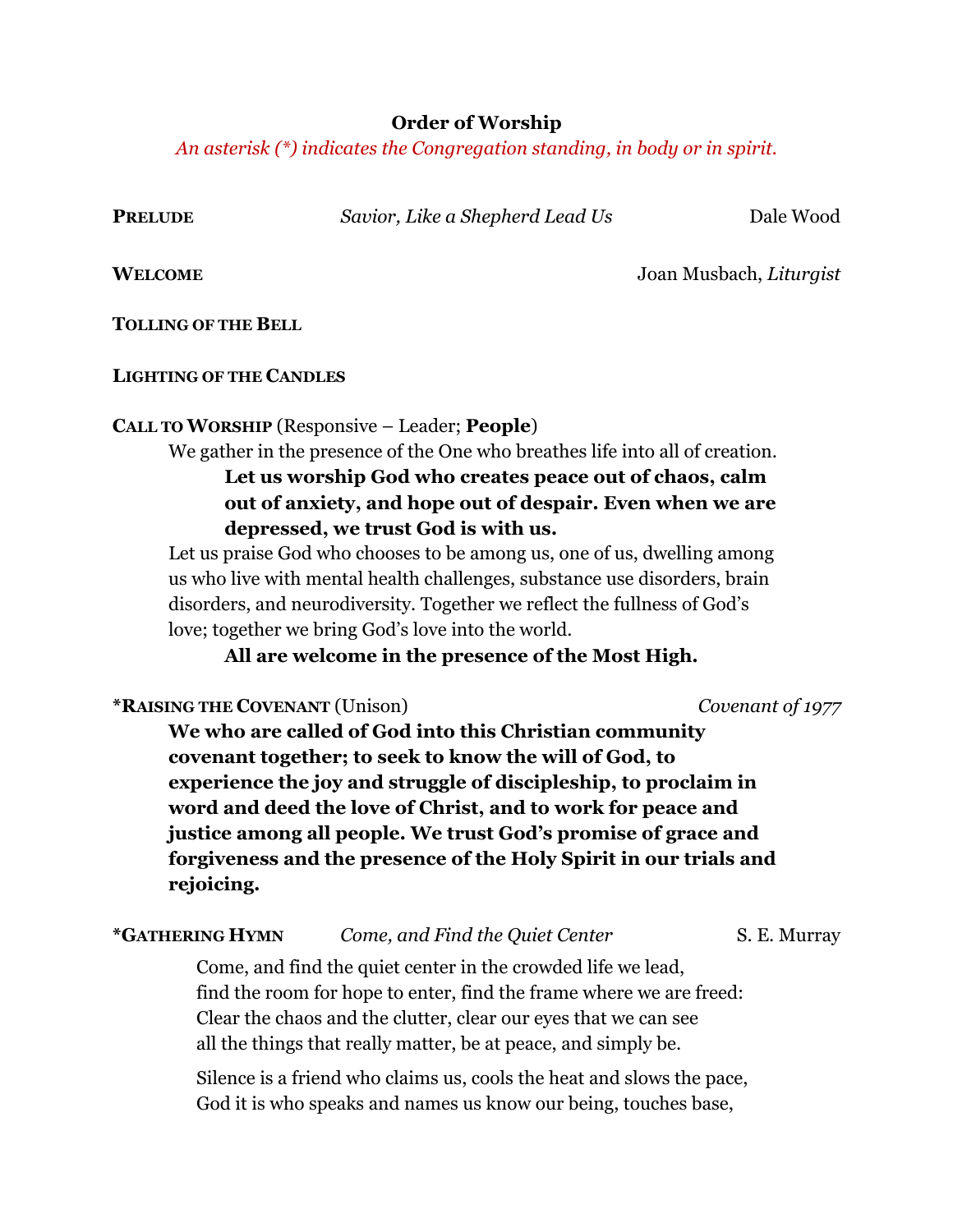making space within our thinking, lifting shades to show the sun, raising courage when we're shrinking, finding scope for faith begun.

In the Spirit let us travel, open to each other's pain, let our loves and fears unravel, celebrate the space we gain: There's a place for deepest dreaming, there's a time for heart to care, in the Spirit's lively scheming there is always room to spare.

#### **RITUAL OF APPROACH**

*We Share Our Stories Before God*

*Silence for Personal Confession*

#### *Prayer of Confession* (Unison)

**Dear God, we find you among us, in community. In seeking to know your will we find ourselves led by that which Jesus told us was the greatest commandment, that we love our neighbors as we love ourselves, and thus, as we learned in Matthew and from old Jake Schiebel, "Do unto others as you would have them do unto you." Help us to adhere to the greatest commandment in our daily lives. When we break it, redirect us. Help us to keep in mind that service to each other is actually service to you. Help us to be loyal and caring to our church community and to open our arms to your wider community as we experience the "joy and struggle of discipleship" in the name of the One who is universal love. Amen.**

### *Words of Assurance*

**NOT FOR CHILDREN ONLY** Halley Kim, *Pastoral Assistant*

*The children are invited forward for a time of enrichment. Afterward, they may proceed to Kids' Church, or return to their seats.*

#### **THE WORD SHARED**

| From the Law              | Deuteronomy 28:1-14                                   | Pew Bible, p. 182          |
|---------------------------|-------------------------------------------------------|----------------------------|
|                           | Response.                                             |                            |
|                           | Reader: Hear what the Spirit is saying to the people. |                            |
|                           | <b>People: Thanks be to God.</b>                      |                            |
| <b>BELL ANTHEM</b>        | Alleluia, Praise the Lord                             | arr. Frances Legg Callahan |
| <b>MESSAGE OF THE DAY</b> | Resurrection and Covenant: Rev. David Denoon, Pastor  |                            |

*"To Discern the Will of God"*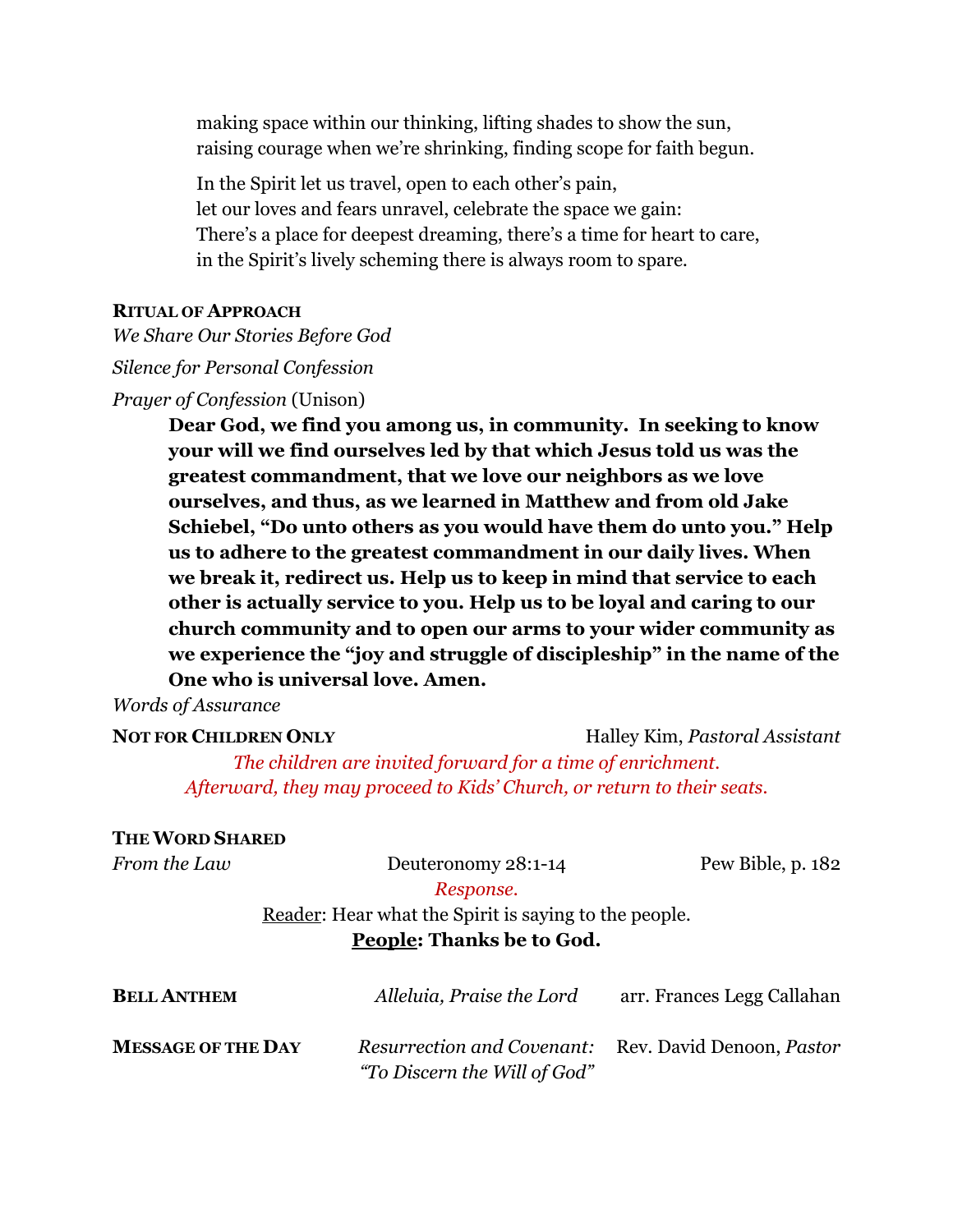**PRAYERS OF THE PEOPLE**

*We Lift Our Joys and Concerns*

*Prayer of the Day*

*Prayer of Our Savior* (Unison)

**Our Father who art in heaven: hallowed be thy name, thy kingdom come, thy will be done on earth as it is in heaven. Give us this day our daily bread, and forgive us our sins as we forgive those who sin against us. And lead us not into temptation, but deliver us from evil. For thine is the kingdom and the power and the glory for ever. Amen.**

*My Life Flows On* Anonymous No. 476, vv. 1,2,4 – *New Century Hymnal*

**OPPORTUNITIES ARISING**

**\*BENEDICTION**

**POSTLUDE** *Postlude on CORONATION* Elizabeth Krouse

 $\sim$   $\sim$   $\sim$   $\sim$   $\sim$ 

*Would you like to serve as a Liturgist in an upcoming worship service, and to tell a story of your own during the Ritual of Approach?* If so, please take advantage of a signup sheet in the Church Office (on a wall-mounted clipboard) or online at https://bit.ly/FCCWG-Liturgist.

Sunday worship each week is shared in person for those who wish to attend and streamed live on YouTube, starting at 10:00 am (bit.ly/FCCWG-YT).

#### **Electronic Device Users**

If you wish to access our wi-fi, our network connections are: fccwg1, fccwg2 or fccwg3. The password for each is firstchurch.

#### **Finding Your Way at First Church**

**The Nursery:** The Nursery is located through the double doors at the end of the Narthex (foyer), turn left. Nursery/Toddler Room is on your right.

**Restrooms:** Family restrooms are located to the right of the Narthex (foyer) as you go to the library (look for the blue library banner) and to the left of the Narthex just before the double doors.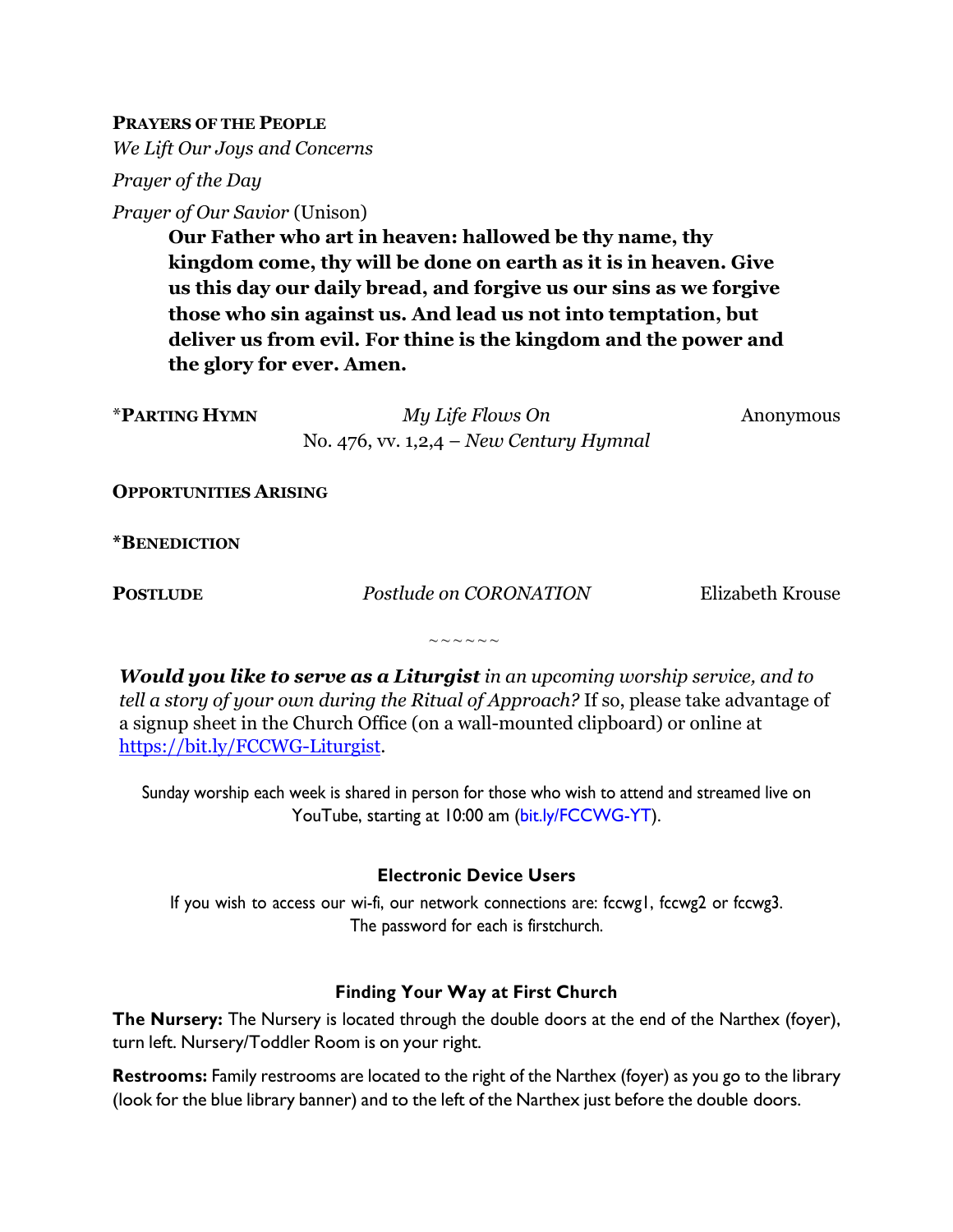#### **We Hold in Our Prayers**

- Our residents in assisted living and skilled care Sharon Beal, Joyce Berger, Paul Davis, Margery Gable, Shirley Moore
- All people who are living with dementia, their families, and their caregivers
- People we love who are living with cancer Margaret Gustafson
- Leo Gomez
- David & Becky Scott
- People with mental illnesses, and those who love and care for them
- Peace with justice

#### **Enneagram Workshop - May 21st at 9am**

Don't forget to register for the Enneagram Workshop on May 21st at 9am! It's four hours of content for the bargain price of \$20!

Our speaker, Elisabeth Wurm, will go over the three "centers of intelligence" (gut, heart, head) which divides the types into three triads, and then she will cover each distinct type. Proof of vaccination required; light refreshments provided. Register at: https://tinyurl.com/enneagram-registration. Questions? Contact Halley Kim.

## **1st Saturday Drive-through collection Scheduled for June 4th for St. Louis Area Food Bank**

Summer is a brutal time for families struggling with food insecurity. Please sign up for either the 1st or 2nd shift on June 4th when we will collect food for the St. Louis Area Food Bank. Use the following address to sign up! https://tinyurl.com/fccwg-stlarea. Thank you!

# **Jazz for the Journey**

*A Guidebook for the Journey*

# **Sunday, June 5, 2022 at 5:00 pm**

A multi-faith Meditation exploring the adventurous landscape of the soul through the transformative spirit of jazz, storytelling and the arts. Everyone, young and old, are welcome to attend this FREE event. Join us in a Coffee House setting in Memorial Hall. There will be free coffee/tea and homemade baked goods. Please BYOB (wine/beer) or a picnic basket. This journey will feature the Oîkos Ensemble. Jazz for the Journey is presented by First Congregational Church's Ministry of Imagination, Creativity and the Arts (MICA).

# **Second Annual Caring Parade! Sunday, June 12th at 2:00 PM**

If you missed the parade last year, the idea is to spread joy to our home bound or otherwise isolated church members — and it makes the kids in the parade pretty happy too! Participating cars will be decorated during Kids Church the morning of the parade. Use the following link to sign up to be a driver: https://tinyurl.com/fccwg-parade Questions? Ask Halley Kim.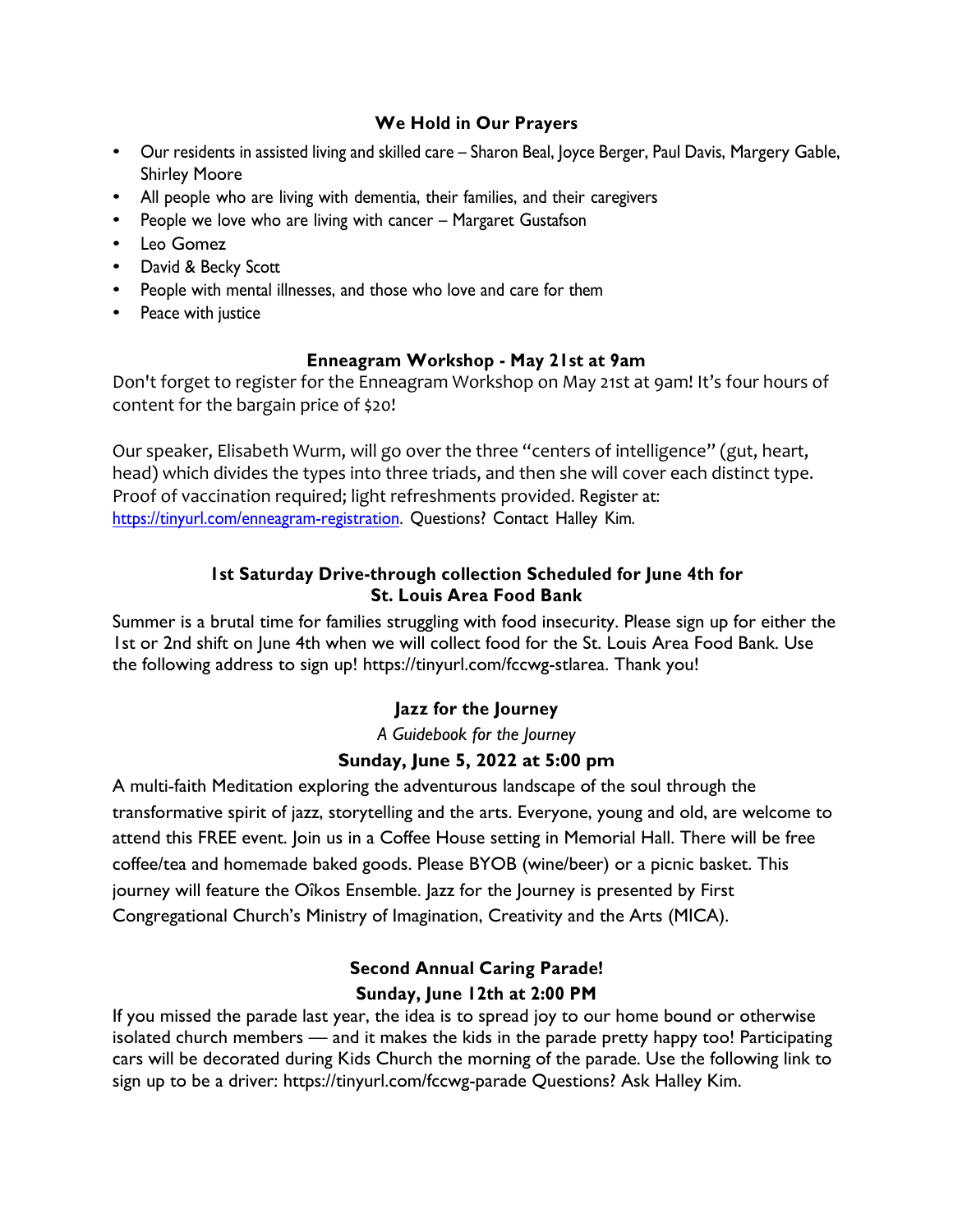#### **How to Donate to First Congregational Church**

You may leave a donation in the offering plate in the Narthex. Send a check made payable to FCCWG at:

First Congregational Church 10 W. Lockwood Ave. | Webster Groves, MO 63119

Visit http://firstchurchwg.org/donate to make an electronic contribution or scan the QR code at right.



#### **What's Going on at First Church This Week**

**Sunday, May 15** 9:45 AM Nursery Care Available **10:00 AM** Worship **10:15 AM** Kids' Church **11:05 AM** Coffee Fellowship **11:45 AM** iConfirm Rehearsal for confirmands

**Monday, May 16 7:00 PM** Scout Troops 301B and 301G – Memorial Hall **7:00 PM** iConfirm Service for confirmands and loved ones

**Tuesday, May 17 1:00 PM** Funeral for Robert Oleson – **Sanctuary** 

**Wednesday, May 18**

**9:30 AM** Yoga - Inglis Room **10:30 AM** Staff Meeting **6:00 PM** Bridge Club - Inglis Room

**Thursday, May 19 7:30 PM** Chancel Choir Practice

**Saturday, May 21 9:00 AM** Enneagram Workshop

**Sunday, May 22** 9:45 AM Nursery Care Available **10:00 AM** Worship Outdoors (West Parking Lot) **10:15 AM** Kids' Church **11:05 AM** Coffee Fellowship